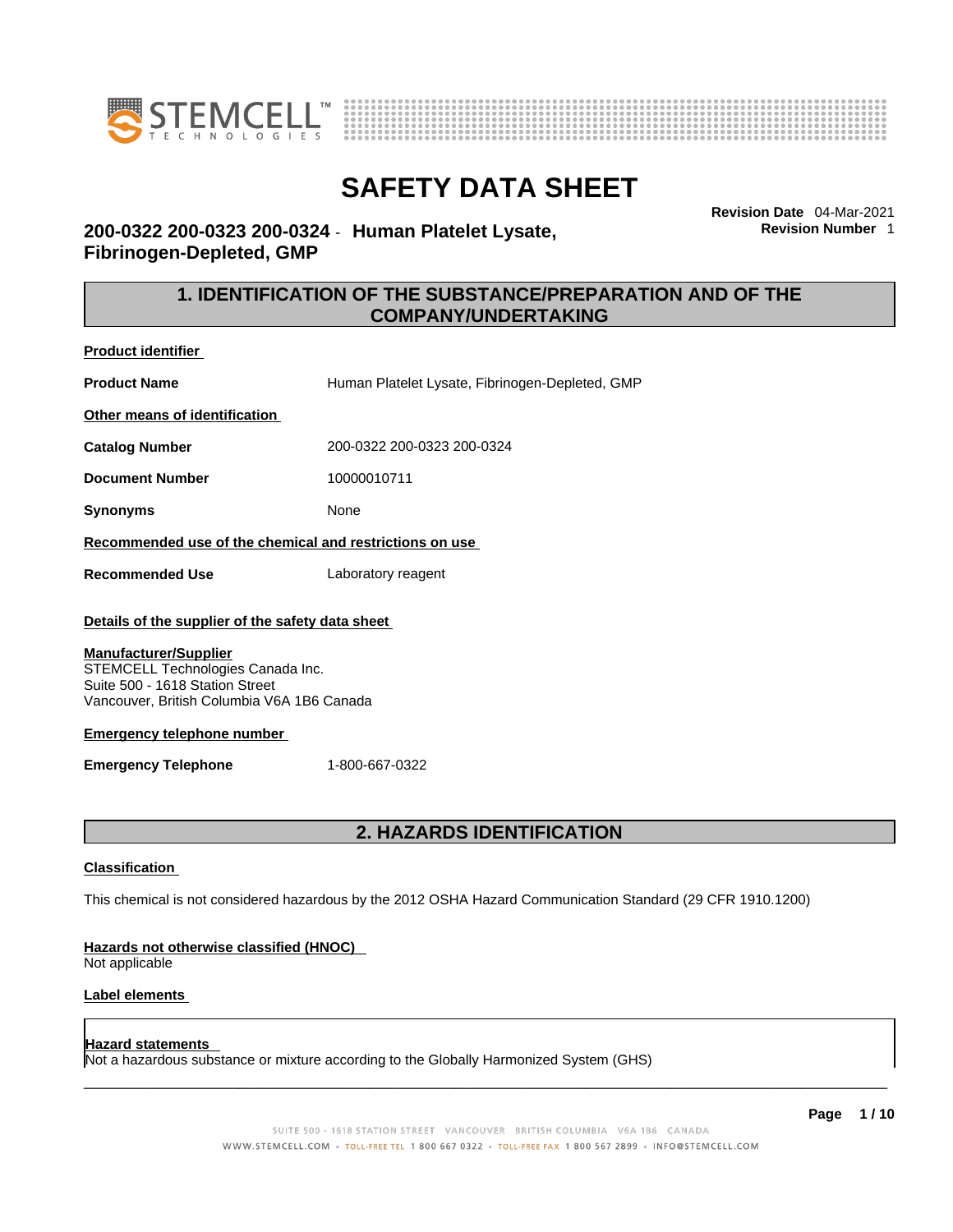



**Revision Number** 1

# \_\_\_\_\_\_\_\_\_\_\_\_\_\_\_\_\_\_\_\_\_\_\_\_\_\_\_\_\_\_\_\_\_\_\_\_\_\_\_\_\_\_\_\_\_\_\_\_\_\_\_\_\_\_\_\_\_\_\_\_\_\_\_\_\_\_\_\_\_\_\_\_\_\_\_\_\_\_\_\_\_\_\_\_\_\_\_\_\_\_\_\_\_ **Revision Date** 04-Mar-2021 **200-0322 200-0323 200-0324** - **Human Platelet Lysate, Fibrinogen-Depleted, GMP**

The product contains no substances which at their given concentration, are considered to be hazardous to health.

**Appearance** No information available **Physical state** Liquid **Odor** No information available

**Other Information** 

Not applicable

**Unknown acute toxicity** 100 % of the mixture consists of ingredient(s) of unknown toxicity

100 % of the mixture consists of ingredient(s) of unknown acute oral toxicity

100 % of the mixture consists of ingredient(s) of unknown acute dermal toxicity

100 % of the mixture consists of ingredient(s) of unknown acute inhalation toxicity (gas)

100 % of the mixture consists of ingredient(s) of unknown acute inhalation toxicity (vapor)

100 % of the mixture consists of ingredient(s) of unknown acute inhalation toxicity (dust/mist)

### **3. COMPOSITION/INFORMATION ON INGREDIENTS**

### **Substance**

Not a hazardous substance or mixture according to the Globally Harmonized System (GHS)

\*The exact percentage (concentration) of composition has been withheld as a trade secret.

### **4. FIRST AID MEASURES**

### **Description of first aid measures**

| <b>Inhalation</b>   | Remove to fresh air.                                                                                                    |
|---------------------|-------------------------------------------------------------------------------------------------------------------------|
| Eye contact         | Rinse thoroughly with plenty of water for at least 15 minutes, lifting lower and upper eyelids.<br>Consult a physician. |
| <b>Skin contact</b> | Wash skin with soap and water.                                                                                          |
| Ingestion           | Clean mouth with water and drink afterwards plenty of water.                                                            |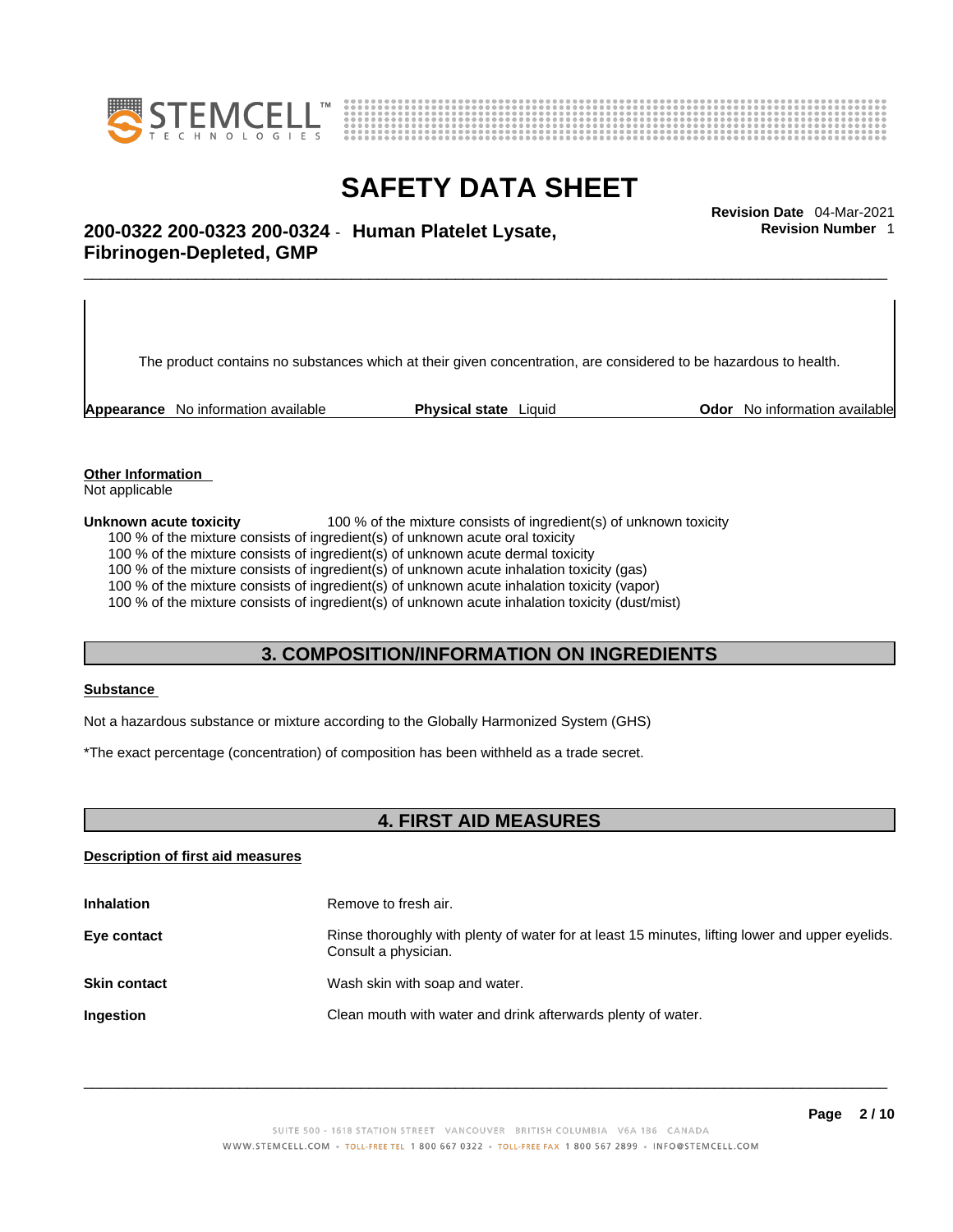



\_\_\_\_\_\_\_\_\_\_\_\_\_\_\_\_\_\_\_\_\_\_\_\_\_\_\_\_\_\_\_\_\_\_\_\_\_\_\_\_\_\_\_\_\_\_\_\_\_\_\_\_\_\_\_\_\_\_\_\_\_\_\_\_\_\_\_\_\_\_\_\_\_\_\_\_\_\_\_\_\_\_\_\_\_\_\_\_\_\_\_\_\_ **Revision Date** 04-Mar-2021 **200-0322 200-0323 200-0324** - **Human Platelet Lysate, Fibrinogen-Depleted, GMP** 

**Most important symptoms and effects, both acute and delayed Symptoms** No information available. **Indication of any immediate medical attention and special treatment needed Note to physicians** Treat symptomatically. **5. FIRE-FIGHTING MEASURES Suitable Extinguishing Media** Use extinguishing measures that are appropriate to local circumstances and the surrounding environment. **Unsuitable extinguishing media** CAUTION: Use of water spray when fighting fire may be inefficient. **Specific hazards arising from the chemical** No information available. **Explosion data Sensitivity to Mechanical Impact** None. **Sensitivity to Static Discharge** None. **Special protective equipment for fire-fighters** Firefighters should wear self-contained breathing apparatus and full firefighting turnout gear. Use personal protection equipment.

### **6. ACCIDENTAL RELEASE MEASURES**

**Personal precautions, protective equipment and emergency procedures**

| Ensure adequate ventilation.                                                         |  |  |
|--------------------------------------------------------------------------------------|--|--|
|                                                                                      |  |  |
|                                                                                      |  |  |
| See Section 12 for additional Ecological Information.                                |  |  |
| Methods and material for containment and cleaning up                                 |  |  |
| Prevent further leakage or spillage if safe to do so.                                |  |  |
| Pick up and transfer to properly labeled containers.                                 |  |  |
| Clean contaminated objects and areas thoroughly observing environmental regulations. |  |  |
|                                                                                      |  |  |

 $\_$  ,  $\_$  ,  $\_$  ,  $\_$  ,  $\_$  ,  $\_$  ,  $\_$  ,  $\_$  ,  $\_$  ,  $\_$  ,  $\_$  ,  $\_$  ,  $\_$  ,  $\_$  ,  $\_$  ,  $\_$  ,  $\_$  ,  $\_$  ,  $\_$  ,  $\_$  ,  $\_$  ,  $\_$  ,  $\_$  ,  $\_$  ,  $\_$  ,  $\_$  ,  $\_$  ,  $\_$  ,  $\_$  ,  $\_$  ,  $\_$  ,  $\_$  ,  $\_$  ,  $\_$  ,  $\_$  ,  $\_$  ,  $\_$  ,

**Page 3 / 10**

**Revision Number** 1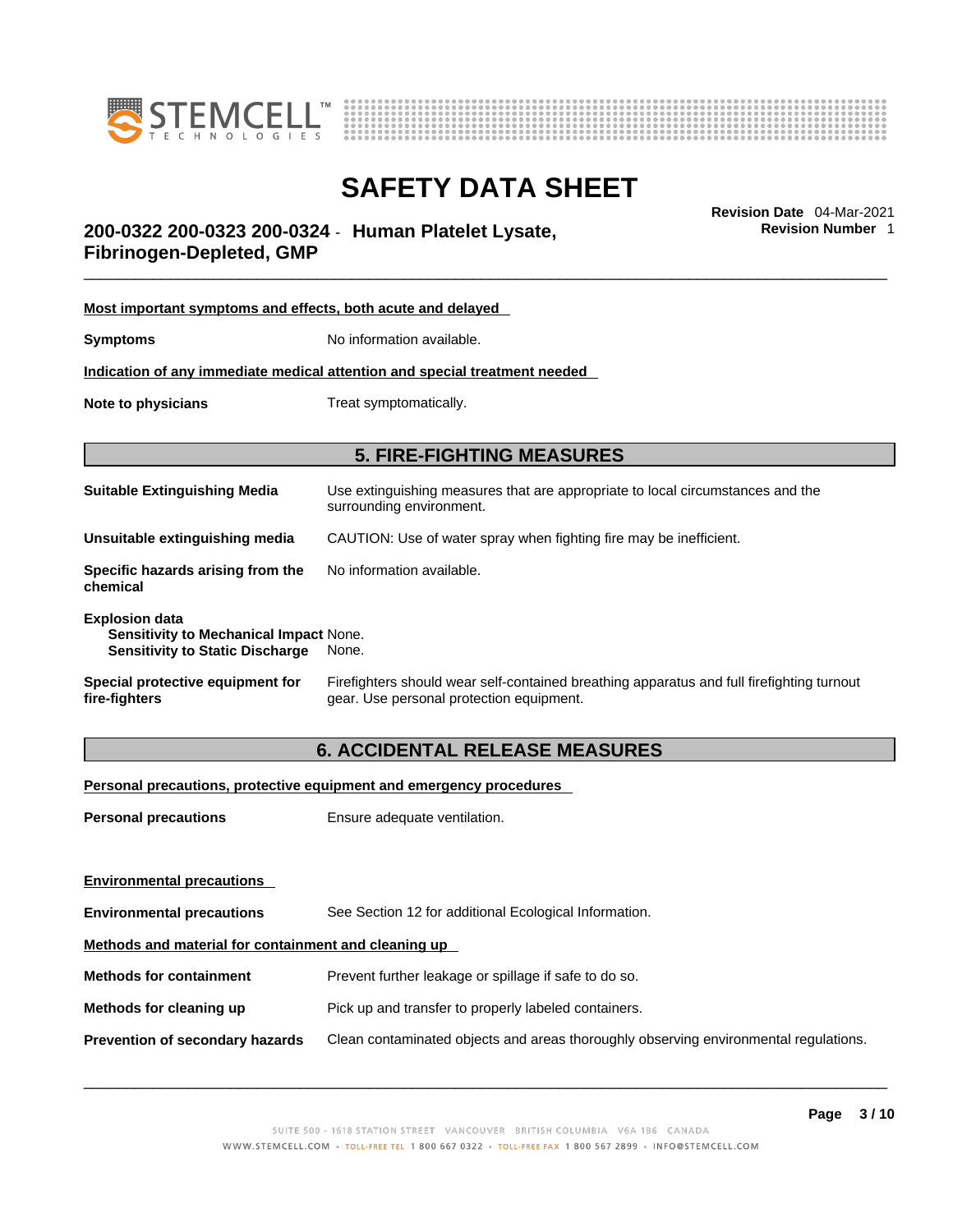



**Revision Number** 1

\_\_\_\_\_\_\_\_\_\_\_\_\_\_\_\_\_\_\_\_\_\_\_\_\_\_\_\_\_\_\_\_\_\_\_\_\_\_\_\_\_\_\_\_\_\_\_\_\_\_\_\_\_\_\_\_\_\_\_\_\_\_\_\_\_\_\_\_\_\_\_\_\_\_\_\_\_\_\_\_\_\_\_\_\_\_\_\_\_\_\_\_\_ **Revision Date** 04-Mar-2021 **200-0322 200-0323 200-0324** - **Human Platelet Lysate, Fibrinogen-Depleted, GMP** 

### **7. HANDLING AND STORAGE**

**Precautions for safe handling**

**Advice on safe handling** Handle in accordance with good industrial hygiene and safety practice.

### **Conditions for safe storage, including any incompatibilities**

**Storage Conditions** Store in accordance with information listed on the Product Information Sheet (PIS).

# **8. EXPOSURE CONTROLS/PERSONAL PROTECTION**

### **Control parameters**

**Exposure Limits** The following ingredients are the only ingredients of the product above the cut-off level (or level that contributes to the hazard classification of the mixture) which have an exposure limit applicable in the region for which this safety data sheet is intended or other recommended limit. At this time, the other relevant constituents have no known exposure limits from the sources listed here.

### **Appropriate engineering controls**

| <b>Engineering controls</b> | Showers              |  |
|-----------------------------|----------------------|--|
|                             | Eyewash stations     |  |
|                             | Ventilation systems. |  |

**Individual protection measures, such as personal protective equipment Eye/face protection** No special protective equipment required. **Skin and body protection** No special protective equipment required.

- **Respiratory protection** No protective equipment is needed under normal use conditions. If exposure limits are exceeded or irritation is experienced, ventilation and evacuation may be required.
- **Other protection** This product contains material derived from human plasma. Donors have been tested and found negative for HIV-1 and -2, hepatitis B, and hepatitis C prior to donation. However, this product should be considered potentially infectious. Use controls and personal protection appropriate for biohazardous infectious materials, as described in: Canadian Biosafety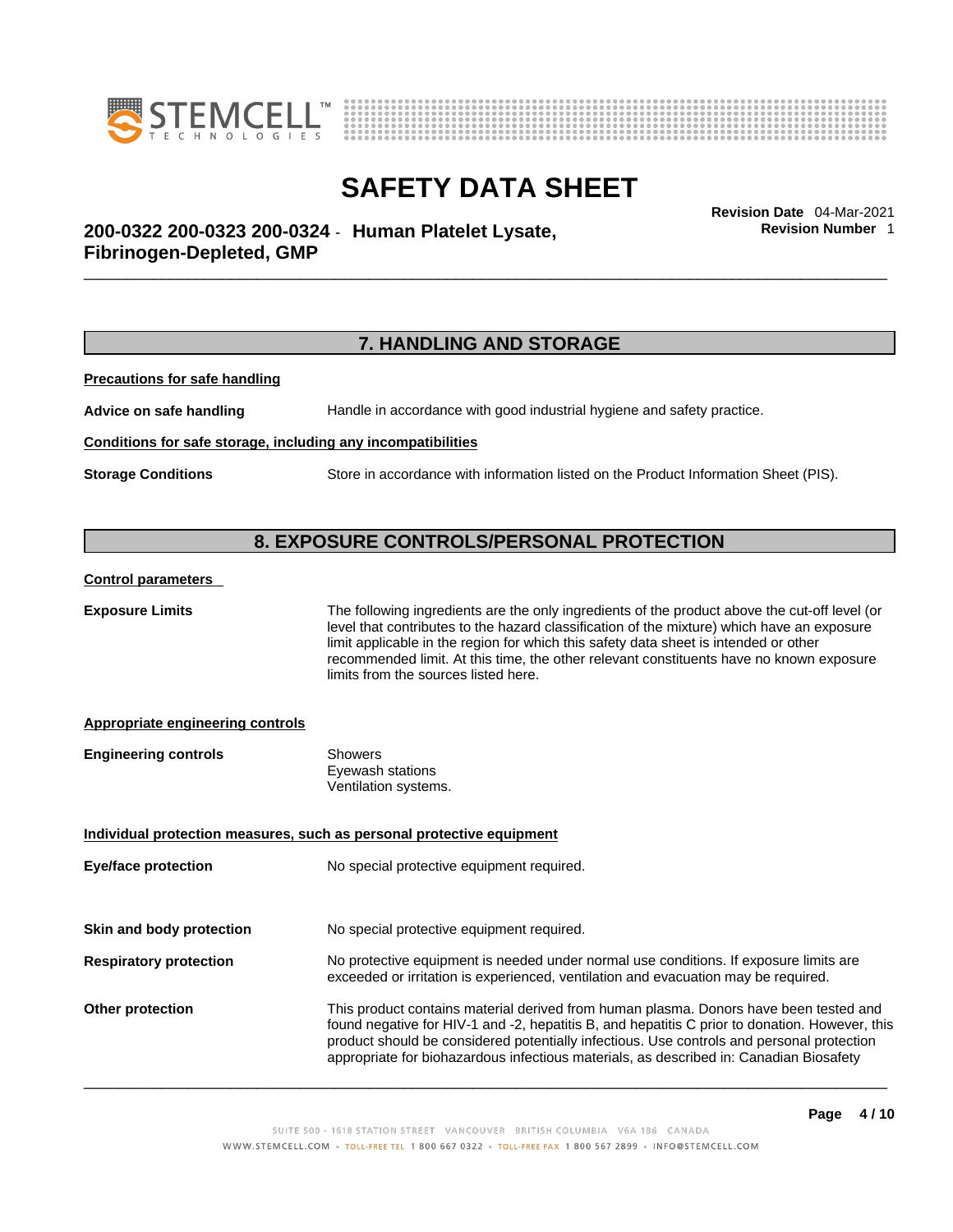



**Revision Number** 1

# \_\_\_\_\_\_\_\_\_\_\_\_\_\_\_\_\_\_\_\_\_\_\_\_\_\_\_\_\_\_\_\_\_\_\_\_\_\_\_\_\_\_\_\_\_\_\_\_\_\_\_\_\_\_\_\_\_\_\_\_\_\_\_\_\_\_\_\_\_\_\_\_\_\_\_\_\_\_\_\_\_\_\_\_\_\_\_\_\_\_\_\_\_ **Revision Date** 04-Mar-2021 **200-0322 200-0323 200-0324** - **Human Platelet Lysate, Fibrinogen-Depleted, GMP**

Standards and Guidelines (CBSG), Second Edition.

**General hygiene considerations** Handle in accordance with good industrial hygiene and safety practice.

### **9. PHYSICAL AND CHEMICAL PROPERTIES**

### **Information on basic physical and chemical properties**

**Physical state** Liquid **Color** yellow-orange **Odor Odor No information available**<br> **Odor threshold No information available** 

**Explosive properties** No information available **Oxidizing properties** No information available **pH Notata available Note known Melting point / freezing point** No data available None Known **Boiling point / boiling range** No data available None known<br> **Elash point None known**<br>
No data available None Known None known **Flash point**<br> **Flash point**<br> **Fvanoration rate** None Known<br>
No data available None Known<br>
None known **Evaporation rate Flammability (solid, gas)** No data available None Known None known **Flammability Limit in Air** None known **Upper flammability limit:** No data available **Lower flammability limit:** No data available **Vapor pressure No data available Mone known**<br> **Vapor density No data available** Mone known **None known Vapor density** No data available None known **Relative density Water solubility <br>
<b>Water solubility n** other **solvents** No data available **None known**<br>
None known **Solubility in other solvents** No data available None None known **Partition coefficient No data available Mone known Autoignition temperature No data available Mone Known** None known **Decomposition temperature** No data available None known **Kinematic viscosity**<br> **Community** No data available None known<br>
None known
No data available<br>
None known **Dynamic viscosity No data available None known** 

**Other Information** 

**Appearance** No information available **No information available** 

**Softening point** No information available **Molecular weight** No information available **Molecular formula**<br> **VOC Content (%)**<br>
No information available<br>
No information available **VOC Content (%)** No information available **Liquid Density** No information available **Bulk density No information available** 

### **Property Remarks •** Method **Values Remarks** •**Method**

# **10. STABILITY AND REACTIVITY**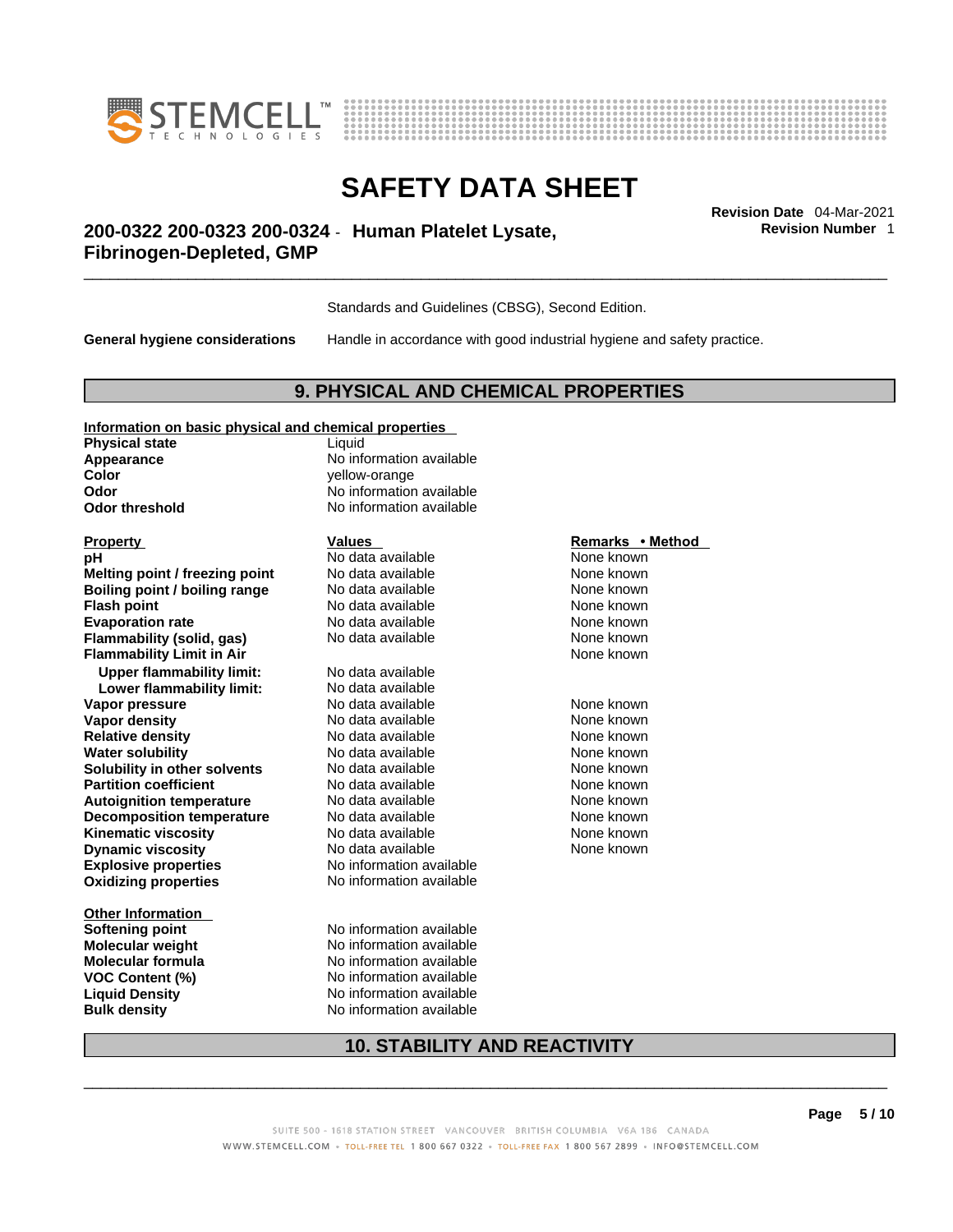



**Revision Number** 1

# \_\_\_\_\_\_\_\_\_\_\_\_\_\_\_\_\_\_\_\_\_\_\_\_\_\_\_\_\_\_\_\_\_\_\_\_\_\_\_\_\_\_\_\_\_\_\_\_\_\_\_\_\_\_\_\_\_\_\_\_\_\_\_\_\_\_\_\_\_\_\_\_\_\_\_\_\_\_\_\_\_\_\_\_\_\_\_\_\_\_\_\_\_ **Revision Date** 04-Mar-2021 **200-0322 200-0323 200-0324** - **Human Platelet Lysate, Fibrinogen-Depleted, GMP**

| <b>Reactivity</b>                                                       | No information available.                 |
|-------------------------------------------------------------------------|-------------------------------------------|
| <b>Chemical stability</b>                                               | Stable under normal conditions.           |
| <b>Possibility of hazardous reactions</b> None under normal processing. |                                           |
| <b>Conditions to avoid</b>                                              | None known based on information supplied. |
| Incompatible materials                                                  | None known based on information supplied. |
|                                                                         |                                           |

**Hazardous decomposition products** None known based on information supplied.

# **11. TOXICOLOGICAL INFORMATION**

### **Information on likely routes of exposure**

| <b>Product Information</b>                                                   |                                                                   |  |
|------------------------------------------------------------------------------|-------------------------------------------------------------------|--|
| <b>Inhalation</b>                                                            | Specific test data for the substance or mixture is not available. |  |
| Eye contact                                                                  | Specific test data for the substance or mixture is not available. |  |
| <b>Skin contact</b>                                                          | Specific test data for the substance or mixture is not available. |  |
| Ingestion                                                                    | Specific test data for the substance or mixture is not available. |  |
| Symptoms related to the physical, chemical and toxicological characteristics |                                                                   |  |
| <b>Symptoms</b>                                                              | No information available.                                         |  |

#### **Numerical measures of toxicity**

#### **Acute toxicity**

**Unknown acute toxicity** 100 % of the mixture consists of ingredient(s) of unknown toxicity 100 % of the mixture consists of ingredient(s) of unknown acute oral toxicity

100 % of the mixture consists of ingredient(s) of unknown acute dermal toxicity

100 % of the mixture consists of ingredient(s) of unknown acute inhalation toxicity (gas)

100 % of the mixture consists of ingredient(s) of unknown acute inhalation toxicity (vapor)

100 % of the mixture consists of ingredient(s) of unknown acute inhalation toxicity (dust/mist)

Product Information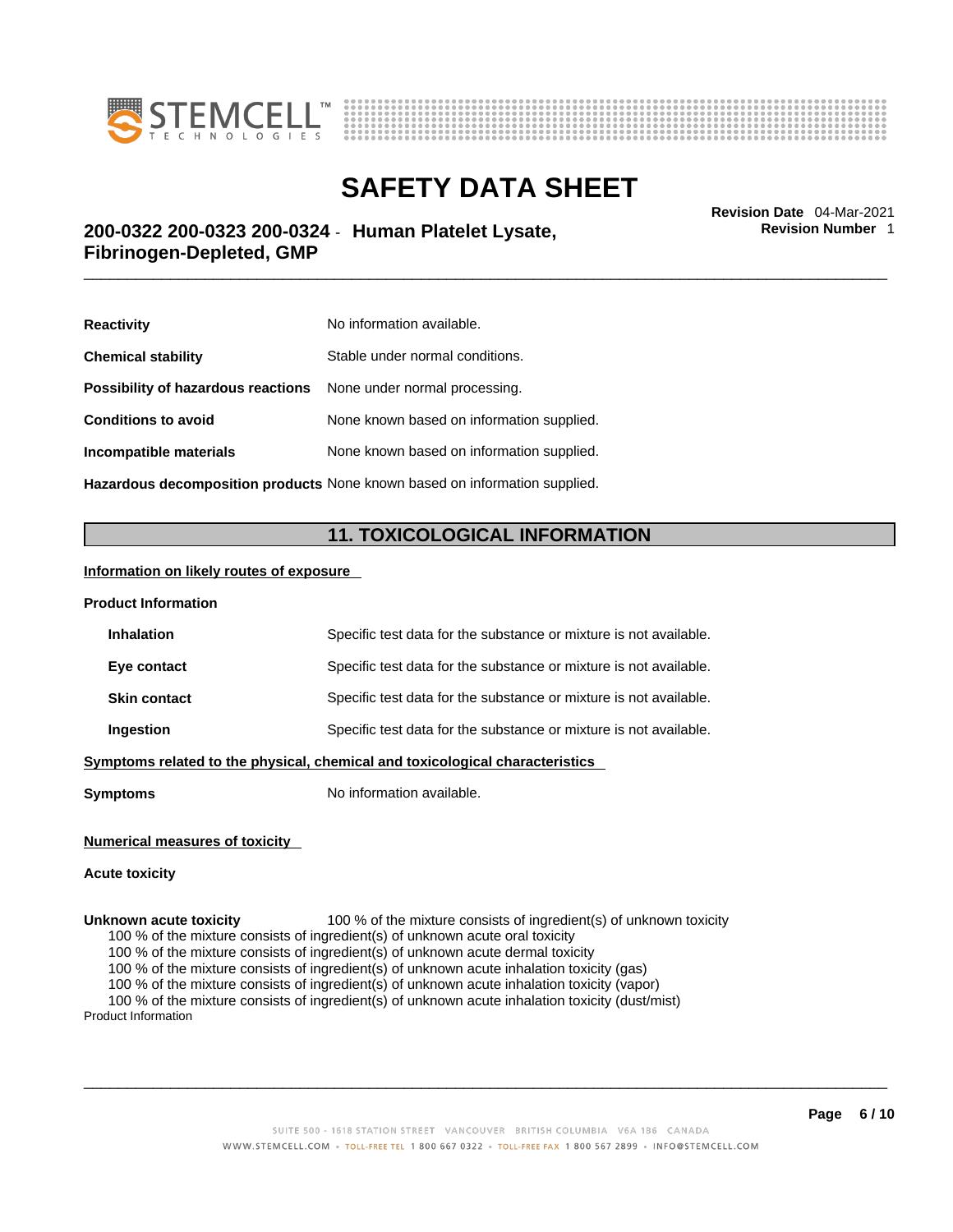



\_\_\_\_\_\_\_\_\_\_\_\_\_\_\_\_\_\_\_\_\_\_\_\_\_\_\_\_\_\_\_\_\_\_\_\_\_\_\_\_\_\_\_\_\_\_\_\_\_\_\_\_\_\_\_\_\_\_\_\_\_\_\_\_\_\_\_\_\_\_\_\_\_\_\_\_\_\_\_\_\_\_\_\_\_\_\_\_\_\_\_\_\_ **Revision Date** 04-Mar-2021 **200-0322 200-0323 200-0324** - **Human Platelet Lysate, Fibrinogen-Depleted, GMP** 

**Revision Number** 1

**Delayed and immediate effects as well as chronic effects from short and long-term exposure**

| <b>Skin corrosion/irritation</b>  | No information available.                                                 |  |
|-----------------------------------|---------------------------------------------------------------------------|--|
| <b>Product Information</b>        |                                                                           |  |
| Serious eye damage/eye irritation | No information available.                                                 |  |
| <b>Product Information</b>        |                                                                           |  |
| Respiratory or skin sensitization | No information available.                                                 |  |
| <b>Product Information</b>        |                                                                           |  |
| <b>Germ cell mutagenicity</b>     | No information available.                                                 |  |
| <b>Product Information</b>        |                                                                           |  |
| Carcinogenicity                   | No information available.                                                 |  |
| <b>Reproductive toxicity</b>      | No information available.                                                 |  |
| <b>Product Information</b>        |                                                                           |  |
| <b>STOT - single exposure</b>     | No information available.                                                 |  |
|                                   | <b>Product Information</b>                                                |  |
| <b>STOT - repeated exposure</b>   | No information available.                                                 |  |
|                                   | <b>Product Information</b>                                                |  |
| <b>Aspiration hazard</b>          | No information available.                                                 |  |
| <b>12. ECOLOGICAL INFORMATION</b> |                                                                           |  |
|                                   |                                                                           |  |
| <b>Ecotoxicity</b>                | The environmental impact of this product has not been fully investigated. |  |
|                                   | <b>Product Information</b>                                                |  |
| Persistence and degradability     | No information available.                                                 |  |
| <b>Bioaccumulation</b>            | There is no data for this product.                                        |  |
| Other adverse effects             | No information available.                                                 |  |

# **13. DISPOSAL CONSIDERATIONS**

**Waste treatment methods**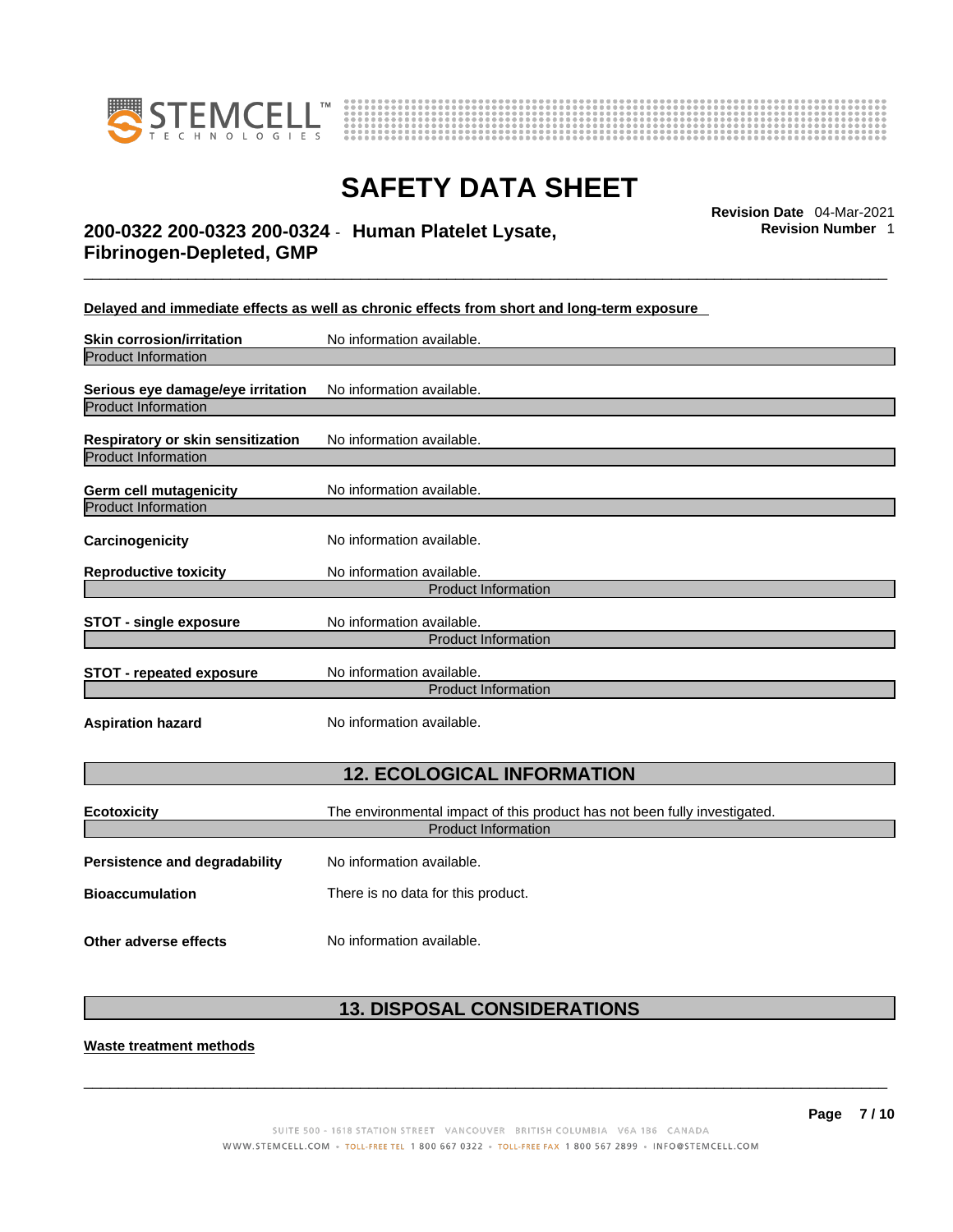



**Revision Number** 1

# \_\_\_\_\_\_\_\_\_\_\_\_\_\_\_\_\_\_\_\_\_\_\_\_\_\_\_\_\_\_\_\_\_\_\_\_\_\_\_\_\_\_\_\_\_\_\_\_\_\_\_\_\_\_\_\_\_\_\_\_\_\_\_\_\_\_\_\_\_\_\_\_\_\_\_\_\_\_\_\_\_\_\_\_\_\_\_\_\_\_\_\_\_ **Revision Date** 04-Mar-2021 **200-0322 200-0323 200-0324** - **Human Platelet Lysate, Fibrinogen-Depleted, GMP**

| Waste from residues/unused    | Dispose of in accordance with local regulations. Dispose of waste in accordance with |
|-------------------------------|--------------------------------------------------------------------------------------|
| products                      | environmental legislation.                                                           |
| <b>Contaminated packaging</b> | Do not reuse empty containers.                                                       |

# **14. TRANSPORT INFORMATION**

| DOT         | Not regulated |
|-------------|---------------|
| <b>TDG</b>  | Not regulated |
| <b>MEX</b>  | Not regulated |
| ICAO (air)  | Not regulated |
| <b>IATA</b> | Not regulated |
| <b>IMDG</b> | Not regulated |
| <b>RID</b>  | Not regulated |
| <b>ADR</b>  | Not regulated |
| ADN         | Not regulated |

### **15. REGULATORY INFORMATION**

| International Inventories |                 |
|---------------------------|-----------------|
| <b>TSCA</b>               | Does not comply |
| <b>DSL/NDSL</b>           | Does not comply |
| <b>EINECS/ELINCS</b>      | Does not comply |
| <b>ENCS</b>               | Does not comply |
| <b>IECSC</b>              | Does not comply |
| <b>KECL</b>               | Does not comply |
| <b>PICCS</b>              | Does not comply |
| <b>AICS</b>               | Does not comply |

 **Legend:** 

 **TSCA** - United States Toxic Substances Control Act Section 8(b) Inventory

 **DSL/NDSL** - Canadian Domestic Substances List/Non-Domestic Substances List

 **EINECS/ELINCS** - European Inventory of Existing Chemical Substances/European List of Notified Chemical Substances  **ENCS** - Japan Existing and New Chemical Substances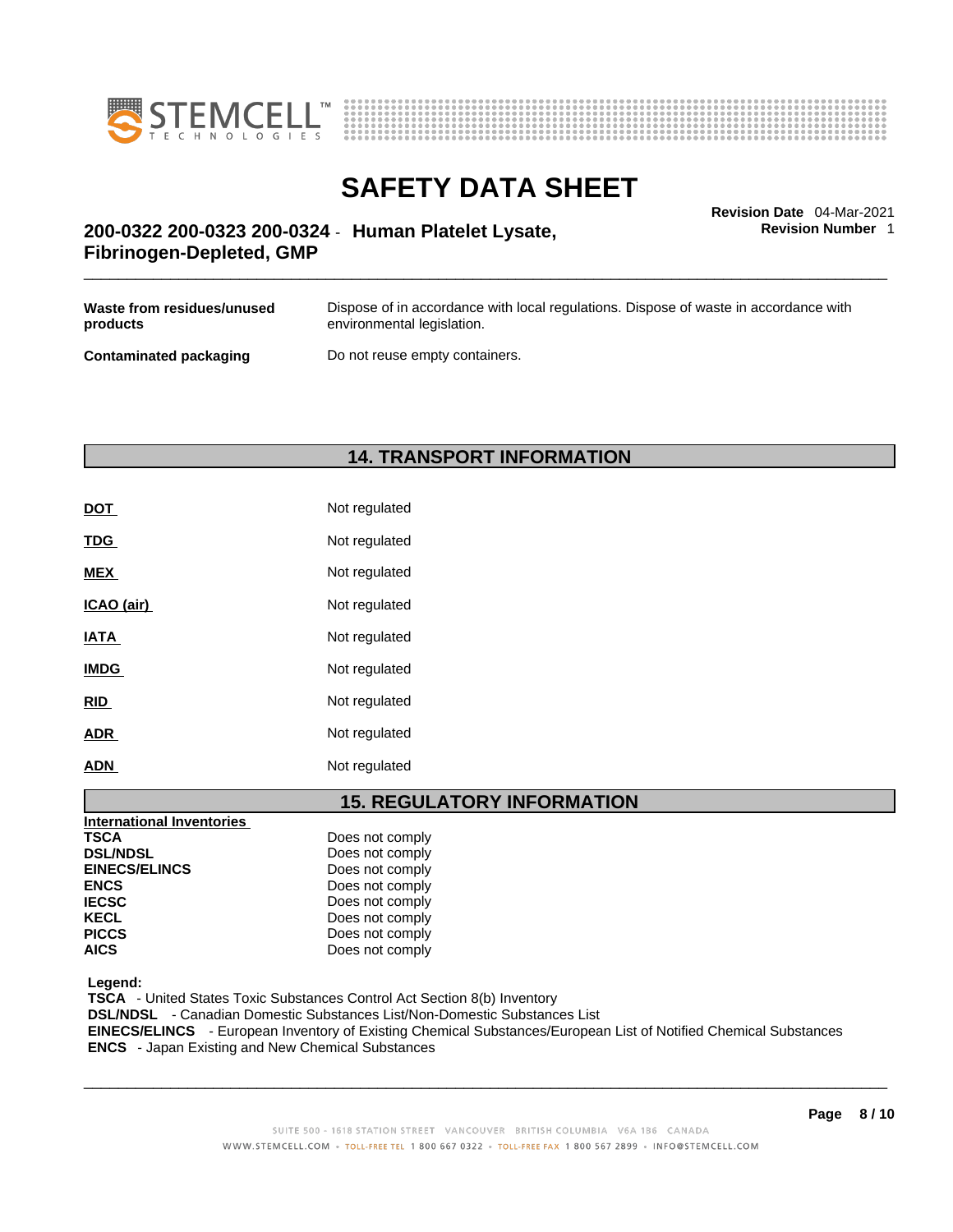



**Revision Number** 1

# \_\_\_\_\_\_\_\_\_\_\_\_\_\_\_\_\_\_\_\_\_\_\_\_\_\_\_\_\_\_\_\_\_\_\_\_\_\_\_\_\_\_\_\_\_\_\_\_\_\_\_\_\_\_\_\_\_\_\_\_\_\_\_\_\_\_\_\_\_\_\_\_\_\_\_\_\_\_\_\_\_\_\_\_\_\_\_\_\_\_\_\_\_ **Revision Date** 04-Mar-2021 **200-0322 200-0323 200-0324** - **Human Platelet Lysate, Fibrinogen-Depleted, GMP**

 **IECSC** - China Inventory of Existing Chemical Substances

 **KECL** - Korean Existing and Evaluated Chemical Substances

 **PICCS** - Philippines Inventory of Chemicals and Chemical Substances

 **AICS** - Australian Inventory of Chemical Substances

### **US Federal Regulations**

### **SARA 313**

Section 313 of Title III of the Superfund Amendments and Reauthorization Act of 1986 (SARA). This product does not contain any chemicals which are subject to the reporting requirements of the Act and Title 40 of the Code of Federal Regulations, Part 372.

### **SARA 311/312 Hazard Categories**

| Acute health hazard               | Nο |  |
|-----------------------------------|----|--|
| <b>Chronic Health Hazard</b>      | N٥ |  |
| Fire hazard                       | N٥ |  |
| Sudden release of pressure hazard | N٥ |  |
| <b>Reactive Hazard</b>            | N٥ |  |

#### **CWA** (Clean Water Act)

This product does not contain any substances regulated as pollutants pursuant to the Clean Water Act (40 CFR 122.21 and 40 CFR 122.42).

### **CERCLA**

This material, as supplied, does not contain any substances regulated as hazardous substances under the Comprehensive Environmental Response Compensation and Liability Act (CERCLA) (40 CFR 302) or the Superfund Amendments and Reauthorization Act (SARA) (40 CFR 355). There may be specific reporting requirements at the local, regional, or state level pertaining to releases of this material.

#### **US State Regulations**

### **California Proposition 65**

This product does not contain any Proposition 65 chemicals.

### **U.S. State Right-to-Know Regulations**

**US State Regulations** This product does not contain any substances regulated by state right-to-know regulations

#### **U.S. EPA Label Information**

#### **EPA Pesticide Registration Number** Not applicable